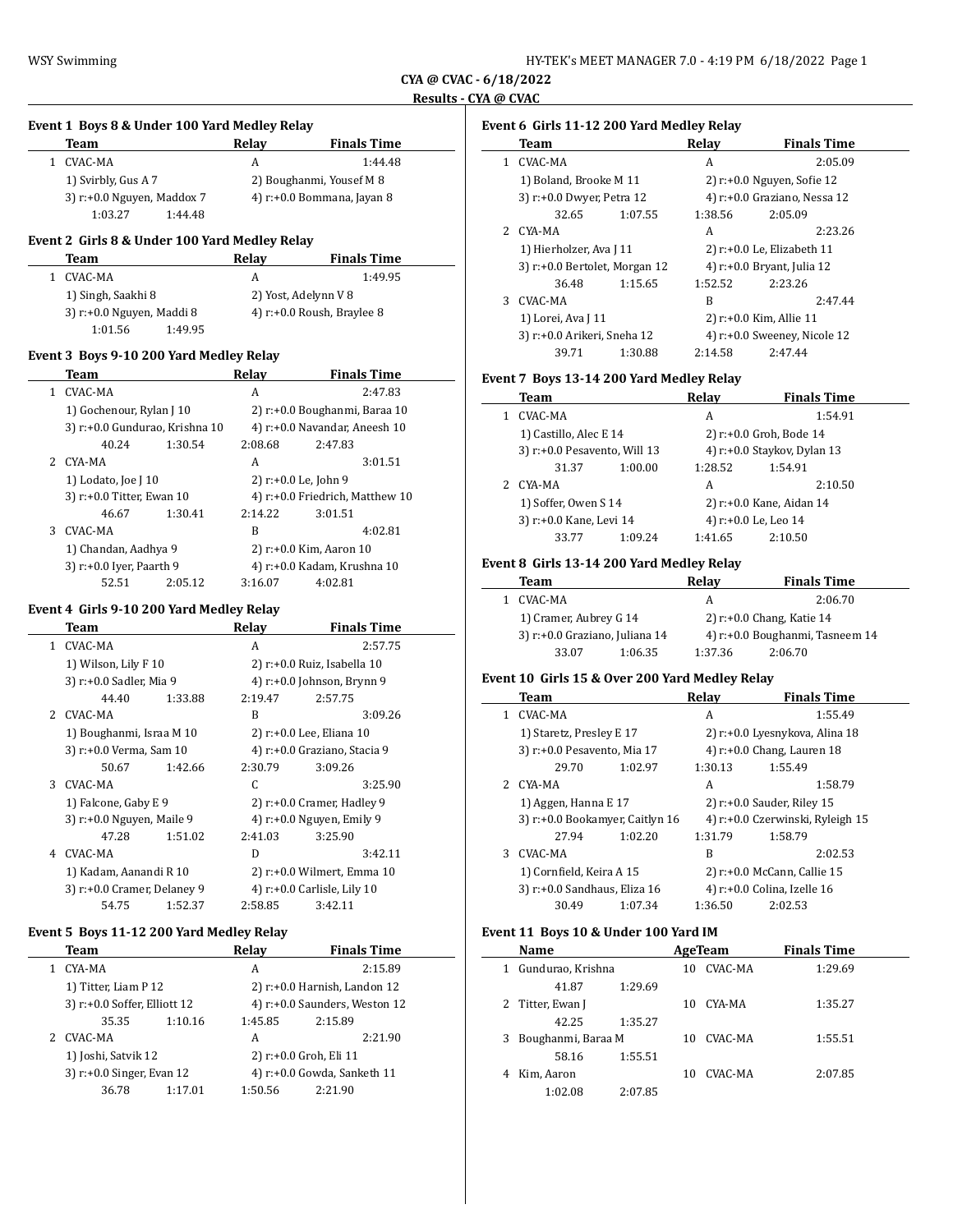**CYA @ CVAC - 6/18/2022**

# **Results - CYA @ CVAC**

| (Event 11 Boys 10 & Under 100 Yard IM) |            |                    |  |  |  |  |  |
|----------------------------------------|------------|--------------------|--|--|--|--|--|
| Name                                   | AgeTeam    | <b>Finals Time</b> |  |  |  |  |  |
| --- Achal, Sumukh                      | 10 CVAC-MA | DO.                |  |  |  |  |  |
| Non-simultaneous arms - fly            |            |                    |  |  |  |  |  |
| 54.37<br>DO                            |            |                    |  |  |  |  |  |

# **Event 12 Girls 10 & Under 100 Yard IM**

|              | Name               |         |     | AgeTeam   | <b>Finals Time</b> |  |
|--------------|--------------------|---------|-----|-----------|--------------------|--|
| $\mathbf{1}$ | Bumbaugh, Avery L  |         |     | 10 CYA-MA | 1:24.24            |  |
|              | 37.59              | 1:24.24 |     |           |                    |  |
|              | 2 Johnson, Brynn A |         | 9   | CVAC-MA   | 1:38.51            |  |
|              | 46.09              | 1:38.51 |     |           |                    |  |
| 3            | Ruiz, Isabella     |         | 10. | CVAC-MA   | 1:40.29            |  |
|              | 48.92              | 1:40.29 |     |           |                    |  |
| 4            | Falcone, Gaby E    |         | 9   | CVAC-MA   | 1:47.63            |  |
|              | 49.92              | 1:47.63 |     |           |                    |  |
| 5.           | Boughanmi, Israa M |         | 10  | CVAC-MA   | 2:02.06            |  |
|              | 59.86              | 2:02.06 |     |           |                    |  |
| 6            | Smith, Harper L    |         | 9   | CYA-MA    | 2:05.48            |  |
|              | 1:00.45            | 2:05.48 |     |           |                    |  |
|              | Cramer, Hadley V   |         | 9   | CVAC-MA   | X1:56.27           |  |
|              | 56.14              | 1:56.27 |     |           |                    |  |

## **Event 13 Boys 11-12 100 Yard IM**

|              | Name                   |         |    | AgeTeam    | <b>Finals Time</b> |
|--------------|------------------------|---------|----|------------|--------------------|
| $\mathbf{1}$ | Harnish, Landon J      |         |    | 12 CYA-MA  | 1:10.55            |
|              | 33.59                  | 1:10.55 |    |            |                    |
| 2            | Singer, Evan J         |         |    | 12 CVAC-MA | 1:15.78            |
|              | 35.08                  | 1:15.78 |    |            |                    |
| 3            | Titter, Liam P         |         |    | 12 CYA-MA  | 1:21.37            |
|              | 38.92                  | 1:21.37 |    |            |                    |
|              | Soffer, Elliott E<br>4 |         |    | 12 CYA-MA  | 1:24.30            |
|              | 40.21                  | 1:24.30 |    |            |                    |
| 5.           | Groh, Eli A            |         |    | 11 CVAC-MA | 1:28.22            |
|              | 44.83                  | 1:28.22 |    |            |                    |
| 6            | King, Bennett S        |         |    | 12 CYA-MA  | 1:28.35            |
|              | 39.18                  | 1:28.35 |    |            |                    |
| 7            | Thangavel, Tharun      |         |    | 12 CVAC-MA | 1:33.47            |
|              | 44.09                  | 1:33.47 |    |            |                    |
| 8            | Gupta, Shlok           |         | 11 | CVAC-MA    | 2:04.76            |
|              | 1:02.63                | 2:04.76 |    |            |                    |

# **Event 14 Girls 11-12 100 Yard IM**

|    | Name               |         |    | <b>AgeTeam</b> | <b>Finals Time</b> |  |
|----|--------------------|---------|----|----------------|--------------------|--|
| 1  | Dwyer, Petra R     |         |    | 12 CVAC-MA     | 1:12.32            |  |
|    | 33.88              | 1:12.32 |    |                |                    |  |
|    | 2 Boland, Brooke M |         | 11 | CVAC-MA        | 1:13.06            |  |
|    | 34.40              | 1:13.06 |    |                |                    |  |
|    | 3 Laws, Nadine     |         | 11 | CVAC-MA        | 1:18.65            |  |
|    | 38.39              | 1:18.65 |    |                |                    |  |
| 4  | Bryant, Julia A    |         | 12 | CYA-MA         | 1:22.29            |  |
|    | 38.20              | 1:22.29 |    |                |                    |  |
| 5. | Ruiz, Josie        |         | 11 | CVAC-MA        | 1:22.61            |  |
|    | 36.64              | 1:22.61 |    |                |                    |  |
| 6  | Schieler, Emma P   |         | 11 | CYA-MA         | 1:24.78            |  |
|    | 39.23              | 1:24.78 |    |                |                    |  |
| 7  | Bertolet, Morgan L |         | 12 | CYA-MA         | 1:25.01            |  |
|    | 38.63              | 1:25.01 |    |                |                    |  |
|    |                    |         |    |                |                    |  |

| --- Dennis, Gwenyth O  |    | 11 CYA-MA | D0 |
|------------------------|----|-----------|----|
| Stroke Infraction - IM |    |           |    |
| 55.78                  | DO |           |    |

## **Event 15 Boys 13-14 100 Yard IM**

|    | Name              |         |    | AgeTeam    | <b>Finals Time</b> |
|----|-------------------|---------|----|------------|--------------------|
| 1  | Groh, Bode I      |         |    | 14 CVAC-MA | 59.23              |
|    | 27.72             | 59.23   |    |            |                    |
|    | 2 Welsh, Austin E |         |    | 14 CYA-MA  | 1:03.38            |
|    | 29.52             | 1:03.38 |    |            |                    |
| 3  | Flemister, E. D   |         |    | 14 CYA-MA  | 1:03.80            |
|    | 29.32             | 1:03.80 |    |            |                    |
| 4  | Staykov, Dylan A  |         | 13 | CVAC-MA    | 1:10.17            |
|    | 32.47             | 1:10.17 |    |            |                    |
| 5. | Kane, Aidan M     |         |    | 14 CYA-MA  | 1:10.18            |
|    | 33.02             | 1:10.18 |    |            |                    |
| 6  | Castillo, Alec E  |         |    | 14 CVAC-MA | 1:10.49            |
|    | 30.98             | 1:10.49 |    |            |                    |
| 7  | Soffer, Owen S    |         |    | 14 CYA-MA  | 1:14.01            |
|    | 35.93             | 1:14.01 |    |            |                    |
| 8  | Falcone, Nico J   |         | 13 | CVAC-MA    | 1:15.86            |
|    | 35.59             | 1:15.86 |    |            |                    |

## **Event 16 Girls 13-14 100 Yard IM**

| Name                         |         |    | AgeTeam    | <b>Finals Time</b> |  |
|------------------------------|---------|----|------------|--------------------|--|
| Chang, Katie N<br>1          |         |    | 14 CVAC-MA | 1:06.97            |  |
| 30.23                        | 1:06.97 |    |            |                    |  |
| 2 Graziano, Juliana R        |         | 14 | CVAC-MA    | 1:12.29            |  |
| 33.89                        | 1:12.29 |    |            |                    |  |
| Carter, Abigail A<br>3.      |         | 14 | CYA-MA     | 1:17.69            |  |
| 34.66                        | 1:17.69 |    |            |                    |  |
| Yeh, Leah J<br>4             |         | 14 | CVAC-MA    | 1:18.48            |  |
| 36.22                        | 1:18.48 |    |            |                    |  |
| Kahlenborn, Mary Ann A<br>5. |         |    | 13 CVAC-MA | 1:20.57            |  |
| 37.21                        | 1:20.57 |    |            |                    |  |

## **Event 17 Boys 15 & Over 100 Yard IM**

|   | Name                   |         |    | AgeTeam    | <b>Finals Time</b> |  |
|---|------------------------|---------|----|------------|--------------------|--|
| 1 | Chang, Jonathan        |         |    | 16 CVAC-MA | 57.61              |  |
|   | 26.08                  | 57.61   |    |            |                    |  |
|   | 2 Wenhold, Gregg H     |         | 17 | CYA-MA     | 59.90              |  |
|   | 27.36                  | 59.90   |    |            |                    |  |
|   | 3 Hendershot, Carter R |         |    | 16 CYA-MA  | 1:02.91            |  |
|   | 28.94                  | 1:02.91 |    |            |                    |  |
| 4 | Pion, Avery J          |         |    | 16 CVAC-MA | 1:05.66            |  |
|   | 28.86                  | 1:05.66 |    |            |                    |  |
|   | 5 Lamison, Isaac W     |         |    | 16 CYA-MA  | 1:15.96            |  |
|   | 33.26                  | 1:15.96 |    |            |                    |  |
| 6 | Boktor, Jonathan S     |         |    | 15 CVAC-MA | 1:30.16            |  |
|   | 41.25                  | 1:30.16 |    |            |                    |  |
| 7 | Curley, Brycen E       |         |    | 12 CYA-MA  | 1:36.03            |  |
|   | 42.78                  | 1:36.03 |    |            |                    |  |

## **Event 18 Girls 15 & Over 100 Yard IM**

| Name                 | AgeTeam    | <b>Finals Time</b> |
|----------------------|------------|--------------------|
| 1 Staretz, Presley E | 17 CVAC-MA | 1:03.05            |
| 28.34<br>1:03.05     |            |                    |
| 2 Aggen, Hanna E     | 17 CYA-MA  | 1:05.23            |
| 1:05.23<br>29.40     |            |                    |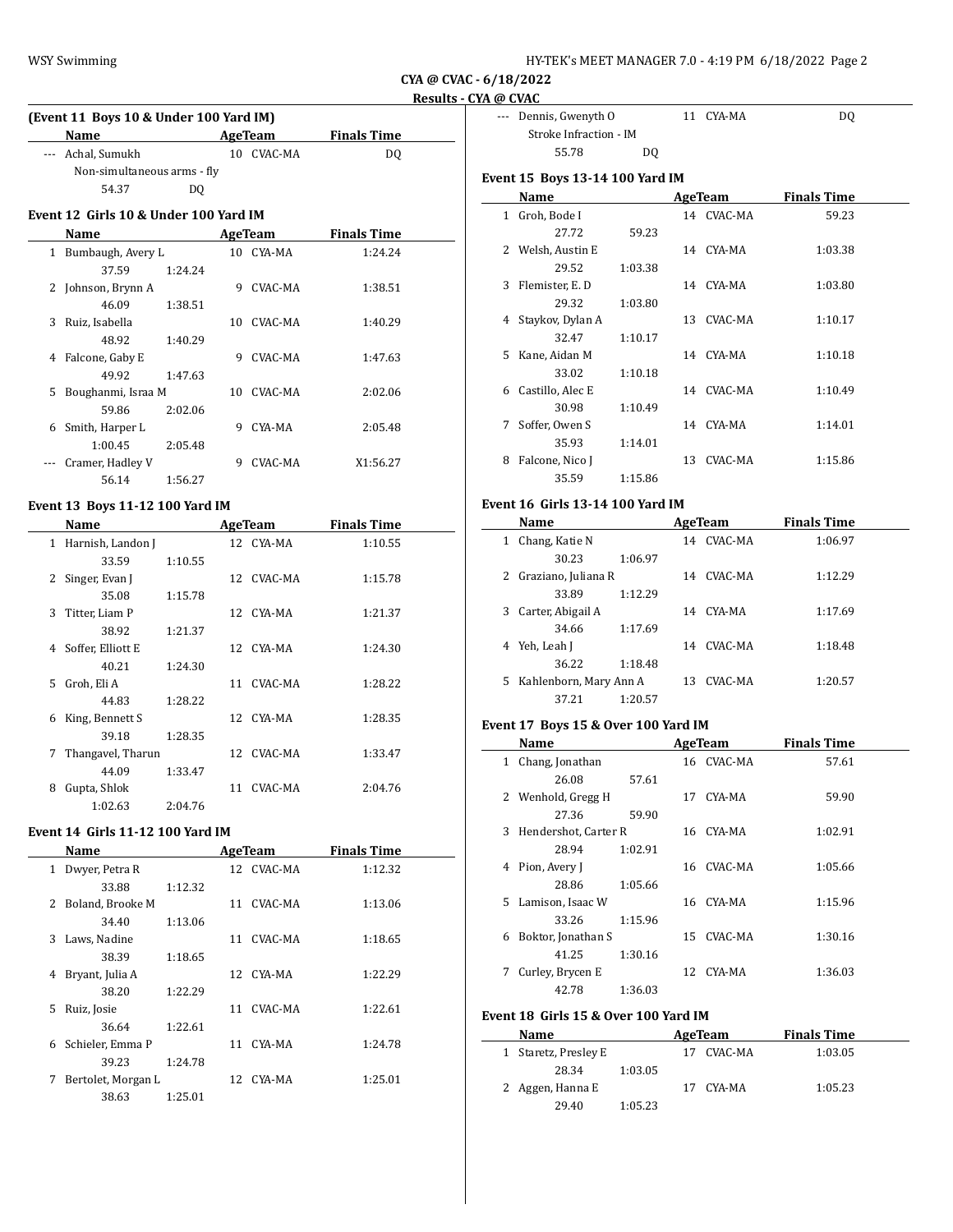| HY-TEK's MEET MANAGER 7.0 - 4:19 PM 6/18/2022 Page 3 |  |  |
|------------------------------------------------------|--|--|
|------------------------------------------------------|--|--|

Young, Aaron E 11 CYA-MA 35.92

**CYA @ CVAC - 6/18/2022 Results - CYA @ CVAC**

|    | (Event 18 Girls 15 & Over 100 Yard IM) |         |    |            |                    |  |
|----|----------------------------------------|---------|----|------------|--------------------|--|
|    | Name                                   |         |    | AgeTeam    | <b>Finals Time</b> |  |
| 3. | Sandhaus, Eliza M                      |         | 16 | CVAC-MA    | 1:09.57            |  |
|    | 31.98                                  | 1:09.57 |    |            |                    |  |
| 4  | Bookamyer, Caitlyn E                   |         |    | 16 CYA-MA  | 1:10.53            |  |
|    | 32.19                                  | 1:10.53 |    |            |                    |  |
| 5. | Cornfield, Keira A                     |         |    | 15 CVAC-MA | 1:12.15            |  |
|    | 31.35                                  | 1:12.15 |    |            |                    |  |
| 6  | Lorei, Leila S                         |         | 15 | CVAC-MA    | 1:12.74            |  |
|    | 31.85                                  | 1:12.74 |    |            |                    |  |

## **Event 19 Boys 8 & Under 25 Yard Freestyle**

|   | Name                |   | AgeTeam | <b>Finals Time</b> |
|---|---------------------|---|---------|--------------------|
| 1 | Horner, Jace D      |   | CYA-MA  | 18.89              |
|   | 2 Nguyen, Maddox X  |   | CVAC-MA | 18.96              |
| 3 | Singer, Aaron M     | 8 | CVAC-MA | 22.97              |
|   | 4 Bommana, Jayan R  | 8 | CVAC-MA | 23.66              |
|   | 5 Kommireddy, Advik |   | CVAC-MA | 26.31              |
|   | --- Nguyen, Bode V  |   | CVAC-MA | X30.81             |

## **Event 20 Girls 8 & Under 25 Yard Freestyle**

|   | Name                  |   | AgeTeam | <b>Finals Time</b> |
|---|-----------------------|---|---------|--------------------|
|   | 1 Yost, Adelynn V     | 8 | CVAC-MA | 20.84              |
|   | 2 Roush, Braylee E    | 8 | CVAC-MA | 22.19              |
|   | 3 Bumbaugh, Jocelyn E |   | CYA-MA  | 26.63              |
| 4 | Gowda, Sannidhi       | 7 | CVAC-MA | 32.29              |
| 5 | Bankos, Alice M       |   | CYA-MA  | 34.60              |
| 6 | Keenan, Ellie M       |   | CYA-MA  | 35.87              |
|   | Furr, Julianne        |   | CVAC-MA | 39.09              |

## **Event 21 Boys 9-10 50 Yard Freestyle**

|              | Name                  |    | AgeTeam | <b>Finals Time</b> |
|--------------|-----------------------|----|---------|--------------------|
| $\mathbf{1}$ | Gochenour, Rylan J    | 10 | CVAC-MA | 34.14              |
|              | 2 Lodato, Joe J       | 10 | CYA-MA  | 35.33              |
| 3            | Titter, Ewan J        | 10 | CYA-MA  | 35.66              |
| 4            | Boughanmi, Baraa M    | 10 | CVAC-MA | 42.96              |
|              | 5 Chandan, Aadhya     | 9  | CVAC-MA | 43.93              |
|              | 6 McCracken, Daniel A | 10 | CYA-MA  | 50.06              |
| 7            | Friedrich, Matthew R  | 10 | CYA-MA  | 50.71              |
| 8            | Kadam, Krushna        | 10 | CVAC-MA | 56.57              |

## **Event 22 Girls 9-10 50 Yard Freestyle**

|          | Name                  |    | AgeTeam | <b>Finals Time</b> |  |
|----------|-----------------------|----|---------|--------------------|--|
| 1        | Verma, Sam            | 10 | CVAC-MA | 35.31              |  |
| 2        | Sadler, Mia E         | 9  | CVAC-MA | 36.84              |  |
| 3        | Lee, Eliana K         | 10 | CVAC-MA | 39.67              |  |
| 4        | Graziano, Stacia R    | 9  | CVAC-MA | 39.93              |  |
|          | 5 Braunwarth, Willa G | 9  | CYA-MA  | 41.10              |  |
| 6        | Smith, Harper L       | 9  | CYA-MA  | 47.71              |  |
| $\cdots$ | Cramer, Delaney C     | 9  | CVAC-MA | X47.43             |  |
| $\cdots$ | Carlisle, Lily M      | 10 | CVAC-MA | X49.28             |  |
|          | Rajput, Ambar         | 9  | CVAC-MA | X59.16             |  |

## **Event 23 Boys 11-12 50 Yard Freestyle**

|   | <b>Name</b>          |     | AgeTeam    | <b>Finals Time</b> |
|---|----------------------|-----|------------|--------------------|
|   | 1 Saunders, Weston T | 12. | CYA-MA     | 30.25              |
|   | 2 Gowda, Sanketh     |     | 11 CVAC-MA | 31.89              |
| 3 | Joshi, Satvik        |     | 12 CVAC-MA | 32.01              |
|   | 4 Smith, Lincoln P   | 11  | CYA-MA     | 33.62              |
|   | 5 Thangavel, Tharun  |     | 12 CVAC-MA | 34.82              |

| 7            | Palmer, James S                                      |    | 12 CYA-MA  | 42.98              |  |
|--------------|------------------------------------------------------|----|------------|--------------------|--|
| 8            | Gupta, Shlok                                         | 11 | CVAC-MA    | 49.50              |  |
| ---          | Starner, Evan A                                      | 11 | CYA-MA     | X47.16             |  |
| ---          | McCracken, Sean A                                    | 11 | CYA-MA     | X48.19             |  |
|              | Event 24 Girls 11-12 50 Yard Freestyle               |    |            |                    |  |
|              | Name                                                 |    | AgeTeam    | <b>Finals Time</b> |  |
| $\mathbf{1}$ | Graziano, Nessa R                                    | 12 | CVAC-MA    | 27.31              |  |
| 2            | Nguyen, Sofie L                                      | 12 | CVAC-MA    | 28.43              |  |
| 3            | Le, Elizabeth H                                      | 11 | CYA-MA     | 30.69              |  |
| 4            | Bertolet, Morgan L                                   | 12 | CYA-MA     | 35.12              |  |
| 5            | Lorei, Ava J                                         | 11 | CVAC-MA    | 36.69              |  |
| 6            | Kim, Allie                                           | 11 | CVAC-MA    | 39.75              |  |
| 7            | Crane, Caitlin R                                     | 12 | CYA-MA     | 44.98              |  |
|              |                                                      |    |            |                    |  |
| 8            | Dennis, Gwenyth O                                    |    | 11 CYA-MA  | 47.91              |  |
|              |                                                      |    |            |                    |  |
|              | Event 25 Boys 13-14 50 Yard Freestyle<br><b>Name</b> |    | AgeTeam    | <b>Finals Time</b> |  |
| 1            | Welsh, Austin E                                      |    | 14 CYA-MA  | 25.57              |  |
| 2            | Pesavento, Will A                                    | 13 | CVAC-MA    | 26.11              |  |
| 3            | Tate, Reese A                                        | 14 | CYA-MA     | 26.41              |  |
| 4            | Lee, Junhee J                                        | 13 | CVAC-MA    | 28.10              |  |
| 5            | Soffer, Owen S                                       | 14 | CYA-MA     | 28.63              |  |
| 6            | Le, Leo V                                            | 14 | CYA-MA     | 28.79              |  |
| 7            | Kwon, Philip                                         |    | 13 CVAC-MA | 29.17              |  |
| 8            | Makki, Ram S                                         | 13 | CVAC-MA    | 36.66              |  |

## **Event 26 Girls 13-14 50 Yard Freestyle**

|   | Name                   | AgeTeam |            | <b>Finals Time</b> |  |
|---|------------------------|---------|------------|--------------------|--|
| 1 | Billet, Pyta S         |         | 13 CYA-MA  | 26.58              |  |
|   | 2 Cramer, Aubrey G     |         | 14 CVAC-MA | 26.84              |  |
|   | 3 Boughanmi, Tasneem M |         | 14 CVAC-MA | 30.07              |  |
|   | 4 Conway, Presley M    |         | 13 CVAC-MA | 32.16              |  |
|   | 5 Sweeney, Catherine   | 14      | CVAC-MA    | 34.48              |  |

## **Event 27 Boys 15 & Over 50 Yard Freestyle**

| Name                | AgeTeam |           | <b>Finals Time</b> |  |
|---------------------|---------|-----------|--------------------|--|
| 1 Wenhold, Gregg H  | 17      | CYA-MA    | 23.33              |  |
| 2 Wolf, Braeden C   | 18      | CVAC-MA   | 24.96              |  |
| 3 Anderson, Harry W | 17      | CVAC-MA   | 25.40              |  |
| 4 Arutyunov, Alex   | 15.     | CYA-MA    | 26.26              |  |
| 5 Kuhns, Zach D     |         | 16 CYA-MA | 27.66              |  |
| 6 Curley, Brycen E  | 12.     | CYA-MA    | 33.46              |  |
| Boktor, Jonathan S  | 15      | CVAC-MA   | 36.93              |  |

# **Event 28 Girls 15 & Over 50 Yard Freestyle**

|    | Name               |    | AgeTeam   | <b>Finals Time</b> |  |  |  |
|----|--------------------|----|-----------|--------------------|--|--|--|
|    | 1 Chang, Lauren M  | 18 | CVAC-MA   | 25.53              |  |  |  |
|    | 2 Pesavento, Mia R | 17 | CVAC-MA   | 25.89              |  |  |  |
|    | 3 Sauder, Riley M  |    | 15 CYA-MA | 26.10              |  |  |  |
|    | 4 Aggen, Hanna E   | 17 | CYA-MA    | 26.22              |  |  |  |
|    | 5 Nguyen, Andrea B | 17 | CVAC-MA   | 26.62              |  |  |  |
| 6. | Lorei, Leila S     | 15 | CVAC-MA   | 28.88              |  |  |  |
|    | --- Shah. Esha S   | 17 | CVAC-MA   | X33.18             |  |  |  |
|    |                    |    |           |                    |  |  |  |

# **Event 29 Boys 8 & Under 25 Yard Backstroke**

| Name              | AgeTeam   | <b>Finals Time</b> |  |
|-------------------|-----------|--------------------|--|
| 1 Horner, Jace D  | 8 CYA-MA  | 24.18              |  |
| 2 Singer, Aaron M | 8 CVAC-MA | 25.07              |  |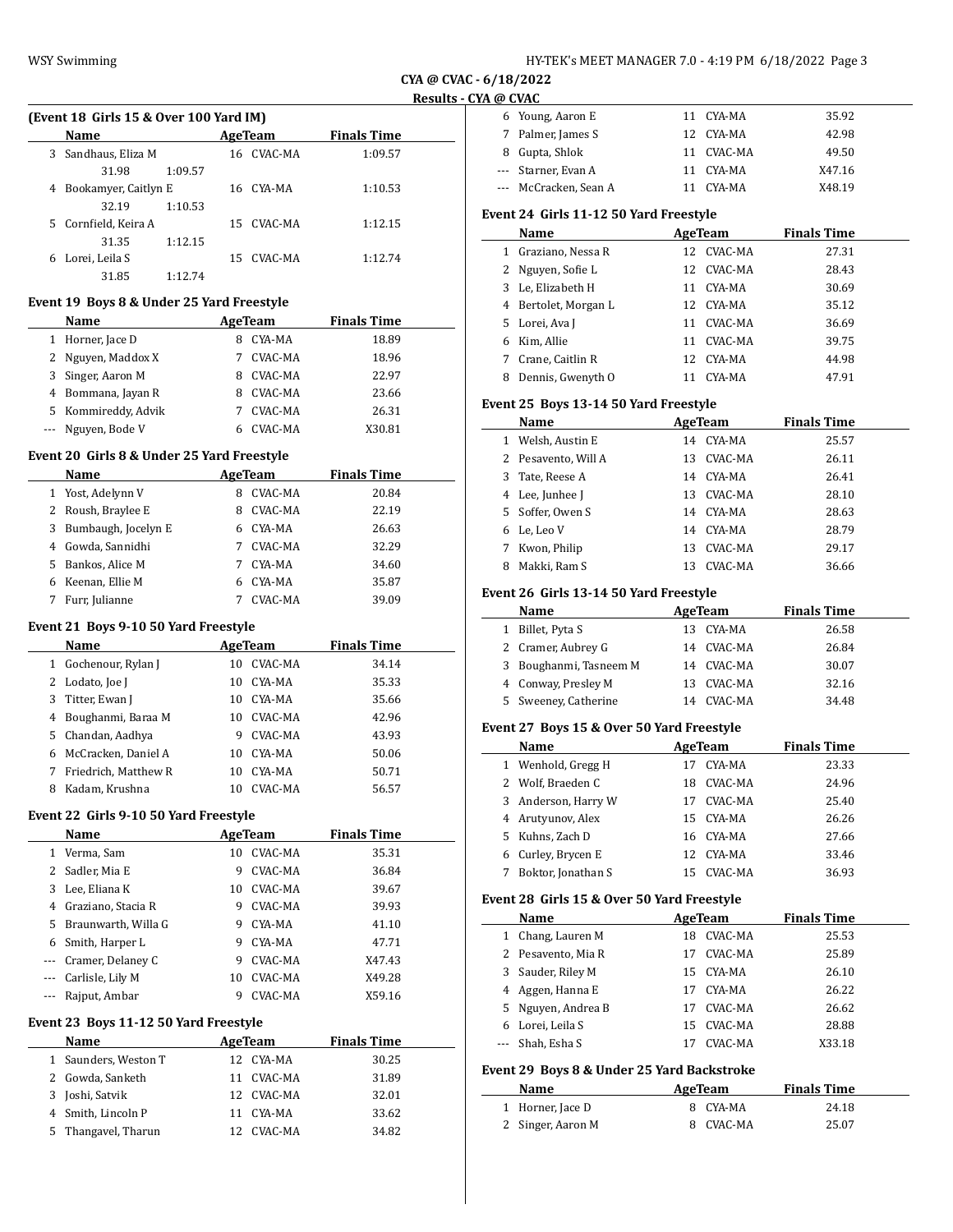| HY-TEK's MEET MANAGER 7.0 - 4:19 PM 6/18/2022 Page 4 |  |  |
|------------------------------------------------------|--|--|
|------------------------------------------------------|--|--|

**CYA @ CVAC - 6/18/2022 Results - CYA @ CVAC**

|              | (Event 29 Boys 8 & Under 25 Yard Backstroke)<br>Name  | AgeTeam |                | <b>Finals Time</b> |
|--------------|-------------------------------------------------------|---------|----------------|--------------------|
|              | 3 Bommana, Jayan R                                    | 8       | CVAC-MA        | 26.50              |
|              | 4 Svirbly, Gus A                                      | 7       | CVAC-MA        | 27.76              |
|              | 5 Boughanmi, Yousef M                                 |         | 8 CVAC-MA      | 27.80              |
|              | 6 Braunwarth, Reed C                                  |         | 7 CYA-MA       | 31.62              |
|              | --- Kommireddy, Advik                                 |         | 7 CVAC-MA      | X30.86             |
|              | --- Nguyen, Bode V                                    |         | 6 CVAC-MA      | X31.46             |
|              | Event 30 Girls 8 & Under 25 Yard Backstroke           |         |                |                    |
|              | Name                                                  |         | AgeTeam        | <b>Finals Time</b> |
|              | 1 Yost, Adelynn V                                     |         | 8 CVAC-MA      | 25.47              |
|              | 2 Singh, Saakhi                                       |         | 8 CVAC-MA      | 26.49              |
|              | 3 Nguyen, Maddi G                                     |         | 8 CVAC-MA      | 26.64              |
|              | 4 Schieler, Claire A                                  |         | 7 CYA-MA       | 27.01              |
|              | 5 Bumbaugh, Jocelyn E                                 |         | 6 CYA-MA       | 32.21              |
|              | 6 Gowda, Sannidhi                                     |         | 7 CVAC-MA      | 34.21              |
|              | 7 Keenan, Ellie M                                     |         | 6 CYA-MA       | 38.88              |
|              | 8 Bankos, Alice M                                     |         | 7 CYA-MA       | 43.18              |
| $---$        | Furr, Julianne                                        |         | 7 CVAC-MA      | X54.00             |
|              | Event 31 Boys 9-10 50 Yard Backstroke                 |         |                |                    |
|              | Name                                                  |         | AgeTeam        | <b>Finals Time</b> |
|              | 1 Gochenour, Rylan J                                  |         | 10 CVAC-MA     | 40.63              |
|              | 2 Lodato, Joe J                                       |         | 10 CYA-MA      | 46.45              |
|              | 3 Titter, Ewan J                                      |         | 10 CYA-MA      | 46.86              |
|              | 4 Navandar, Aneesh                                    |         | 10 CVAC-MA     | 49.56              |
|              | 5 Chandan, Aadhya                                     |         | 9 CVAC-MA      | 53.46              |
|              | 6 Achal, Sumukh                                       |         | 10 CVAC-MA     | 54.09              |
|              | 7 Friedrich, Matthew R                                |         | 10 CYA-MA      | 1:00.61            |
|              | 8 McCracken, Daniel A                                 |         | 10 CYA-MA      | 1:15.44            |
| $---$        | Iyer, Paarth                                          |         | 9 CVAC-MA      | X56.93             |
|              | Event 32 Girls 9-10 50 Yard Backstroke                |         |                |                    |
|              |                                                       |         |                | <b>Finals Time</b> |
|              | Name                                                  |         | <b>AgeTeam</b> |                    |
|              | 1 Ruiz, Isabella                                      |         | 10 CVAC-MA     | 45.28              |
|              | 2 Wilson, Lily F                                      |         | 10 CVAC-MA     | 46.62              |
|              | 3 Nguyen, Emily G                                     |         | 9 CVAC-MA      | 47.89              |
|              | 4 Braunwarth, Willa G                                 |         | 9 CYA-MA       | 52.01              |
|              | 5 Kadam, Aanandi R                                    |         | 10 CVAC-MA     | 53.22              |
| 6            | Smith, Harper L                                       | 9       | CYA-MA         | 56.36              |
| 7            | Nesmith, Harper A                                     | 9.      | CYA-MA         | 1:00.86            |
|              | --- Wilmert, Emma J                                   | 10      | CVAC-MA        | X53.39             |
|              | --- Carlisle, Lily M                                  | 10      | CVAC-MA        | X55.04             |
|              |                                                       | 9       | CVAC-MA        |                    |
| ---          | --- Cramer, Delaney C<br>Rajput, Ambar                | 9       | CVAC-MA        | X57.61<br>X1:00.51 |
|              |                                                       |         |                |                    |
|              | Event 33 Boys 11-12 50 Yard Backstroke<br><b>Name</b> |         | <b>AgeTeam</b> | <b>Finals Time</b> |
| $\mathbf{1}$ | Soffer, Elliott E                                     | 12      | CYA-MA         | 36.08              |
|              | 2 Joshi, Satvik                                       | 12      | CVAC-MA        | 37.80              |
|              | 3 Gowda, Sanketh                                      |         | 11 CVAC-MA     | 38.01              |
|              | 4 Smith, Lincoln P                                    |         | 11 CYA-MA      | 41.12              |
| 5            | Young, Aaron E                                        |         | 11 CYA-MA      | 43.41              |
|              | 6 Roush, Barlin L                                     |         | 11 CVAC-MA     | 45.51              |
| 7            | Starner, Evan A                                       | 11      | CYA-MA         | 1:06.10            |

|   | Event 34 Girls 11-12 50 Yard Backstroke<br>Name |    | <b>AgeTeam</b> | <b>Finals Time</b> |
|---|-------------------------------------------------|----|----------------|--------------------|
|   | 1 Boland, Brooke M                              | 11 | CVAC-MA        | 33.64              |
|   | 2 Hierholzer, Ava J                             | 11 | CYA-MA         | 36.07              |
|   | 3 Ruiz, Josie                                   |    | 11 CVAC-MA     | 36.71              |
|   | 4 Laws, Nadine                                  |    | 11 CVAC-MA     | 37.75              |
|   | 5 Schieler, Emma P                              |    | 11 CYA-MA      | 40.03              |
|   | 6 Lorei, Ava J                                  |    | 11 CVAC-MA     | 40.71              |
|   | 7 Wroczynski, Shea E                            |    | 11 CYA-MA      | 46.89              |
|   | 8 Crane, Caitlin R                              |    | 12 CYA-MA      | 1:13.73            |
|   |                                                 |    |                |                    |
|   | Event 35 Boys 13-14 50 Yard Backstroke<br>Name  |    | AgeTeam        | <b>Finals Time</b> |
|   | 1 Groh, Bode I                                  |    | 14 CVAC-MA     | 29.52              |
|   | 2 Welsh, Austin E                               |    | 14 CYA-MA      | 30.56              |
|   |                                                 |    |                |                    |
|   | 3 Seitz, Josh L                                 |    | 14 CYA-MA      | 30.90              |
|   | 4 Castillo, Alec E                              |    | 14 CVAC-MA     | 32.38              |
|   | 5 Le, Leo V                                     |    | 14 CYA-MA      | 34.55              |
|   | 6 Kwon, Philip                                  |    | 13 CVAC-MA     | 35.26              |
|   | 7 Soffer, Owen S                                |    | 14 CYA-MA      | 36.44              |
|   | 8 Falcone, Nico J                               |    | 13 CVAC-MA     | 38.17              |
|   | Event 36 Girls 13-14 50 Yard Backstroke         |    |                |                    |
|   | Name                                            |    | AgeTeam        | <b>Finals Time</b> |
|   | 1 Chang, Katie N                                |    | 14 CVAC-MA     | 30.58              |
|   | 2 Billet, Pyta S                                |    | 13 CYA-MA      | 31.69              |
|   | *3 Yeh, Leah J                                  |    | 14 CVAC-MA     | 36.50              |
|   | *3 Boughanmi, Tasneem M                         |    | 14 CVAC-MA     | 36.50              |
|   | 5 Kahlenborn, Mary Ann A                        |    | 13 CVAC-MA     | 38.47              |
|   | Event 37 Boys 15 & Over 50 Yard Backstroke      |    |                |                    |
|   | Name                                            |    | AgeTeam        | <b>Finals Time</b> |
|   | 1 Chang, Jonathan                               |    | 16 CVAC-MA     | 26.98              |
|   | 2 Hendershot, Carter R                          |    | 16 CYA-MA      | 29.12              |
|   | 3 Wolf, Braeden C                               |    | 18 CVAC-MA     | 29.69              |
|   | 4 Kuhns, Zach D                                 |    | 16 CYA-MA      | 30.71              |
|   | 5 Arutyunov, Alex                               |    | 15 CYA-MA      | 32.84              |
|   | 6 Thangavel, Gunan                              |    | 16 CVAC-MA     | 34.49              |
| 7 | Palmer, Harrison T                              |    | 12 CYA-MA      | 48.65              |
|   | Event 38 Girls 15 & Over 50 Yard Backstroke     |    |                |                    |
|   | Name                                            |    | AgeTeam        | <b>Finals Time</b> |
|   | 1 Aggen, Hanna E                                | 17 | CYA-MA         | 28.68              |
|   | 2 Cornfield, Keira A                            |    | 15 CVAC-MA     | 30.52              |
|   | 3 Czerwinski, Ryleigh M                         |    | 15 CYA-MA      | 31.05              |
|   | 4 Nguyen, Andrea B                              |    | 17 CVAC-MA     | 31.16              |
|   | 5 McCann, Callie L                              |    | 15 CVAC-MA     | 33.94              |
|   |                                                 |    |                |                    |
|   | 6 Shah, Esha S                                  |    | 17 CVAC-MA     | 41.12              |
|   | Event 39 Boys 9-10 100 Yard Freestyle           |    |                |                    |
|   | Name                                            |    | <b>AgeTeam</b> | <b>Finals Time</b> |
|   | 1 Gochenour, Rylan J                            | 10 | CVAC-MA        | 1:17.42            |
|   | 36.84<br>1:17.42                                |    |                |                    |
|   | 2 Navandar, Aneesh                              |    | 10 CVAC-MA     | 1:28.71            |
|   | 43.09<br>1:28.71                                |    |                |                    |
|   | 3 Le, John H                                    | 9  | CYA-MA         | 1:30.90            |
|   |                                                 |    |                |                    |
|   | $r+0.52$ 42.14<br>1:30.90                       |    |                |                    |
|   | 4 Achal, Sumukh                                 |    | 10 CVAC-MA     | 1:51.69            |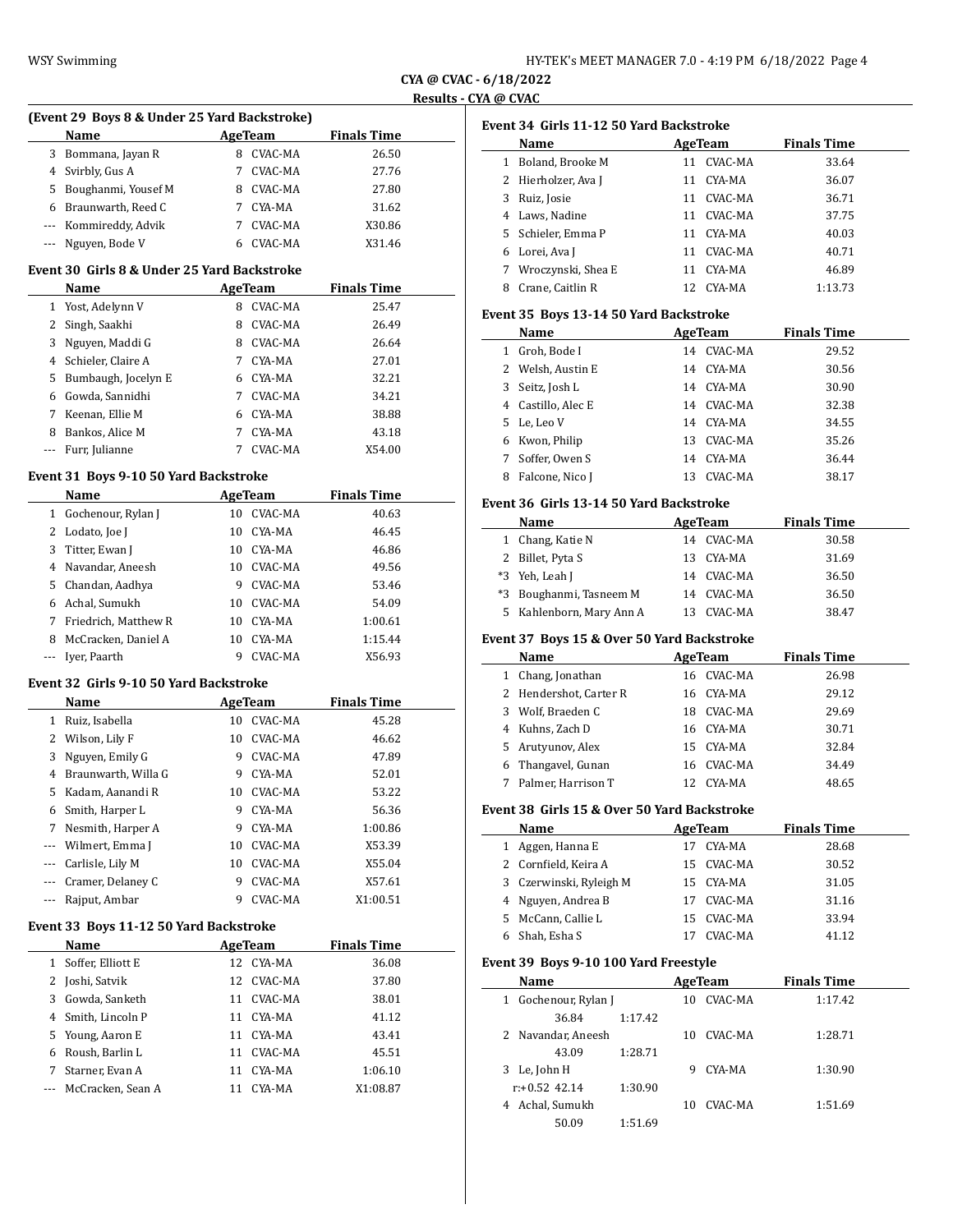# **CYA @ CVAC - 6/18/2022 Results - CYA @ CVAC**

| (Event 39 Boys 9-10 100 Yard Freestyle) |                        |         |    |         |                    |  |
|-----------------------------------------|------------------------|---------|----|---------|--------------------|--|
|                                         | <b>Name</b>            |         |    | AgeTeam | <b>Finals Time</b> |  |
|                                         | 5 Kadam, Krushna       |         |    | CVAC-MA | 2:00.85            |  |
|                                         | 57.31                  | 2:00.85 |    |         |                    |  |
|                                         | 6 Friedrich, Matthew R |         | 10 | CYA-MA  | 2:04.78            |  |
|                                         | 1:01.27                | 2:04.78 |    |         |                    |  |
|                                         | McCracken, Daniel A    |         |    | CYA-MA  | 2:10.37            |  |

## **Event 40 Girls 9-10 100 Yard Freestyle**

| Name                      | AgeTeam |         | <b>Finals Time</b> |  |
|---------------------------|---------|---------|--------------------|--|
| Bumbaugh, Avery L         | 10.     | CYA-MA  | 1:11.89            |  |
| $r: +0.36$ 34.70          | 1:11.89 |         |                    |  |
| Sadler, Mia E             | 9       | CVAC-MA | 1:24.08            |  |
| 40.36                     | 1:24.08 |         |                    |  |
| Johnson, Brynn A<br>3     | 9       | CVAC-MA | 1:24.81            |  |
| 38.22                     | 1:24.81 |         |                    |  |
| Nguyen, Maile T<br>4      | 9       | CVAC-MA | 1:35.34            |  |
| 44.84                     | 1:35.34 |         |                    |  |
| Braunwarth, Willa G<br>5. | 9       | CYA-MA  | 1:37.05            |  |
| 43.40                     | 1:37.05 |         |                    |  |
| Boughanmi, Israa M<br>6   | 10      | CVAC-MA | 1:42.23            |  |
| 47.72                     | 1:42.23 |         |                    |  |
| Cramer, Hadley V          | 9       | CVAC-MA | X1:47.07           |  |

# **Event 41 Boys 11-12 100 Yard Freestyle**

| Name                  |         | AgeTeam |            | <b>Finals Time</b> |  |
|-----------------------|---------|---------|------------|--------------------|--|
| Singer, Evan J<br>1   |         |         | 12 CVAC-MA | 1:04.07            |  |
| 30.77                 | 1:04.07 |         |            |                    |  |
| 2 Titter, Liam P      |         |         | 12 CYA-MA  | 1:11.55            |  |
| $r: +0.39$ 34.71      | 1:11.55 |         |            |                    |  |
| 3 Gowda, Sanketh      |         | 11      | CVAC-MA    | 1:15.86            |  |
| Groh, Eli A<br>4      |         | 11      | CVAC-MA    | 1:17.88            |  |
| 5 Young, Aaron E      |         | 11      | CYA-MA     | 1:23.15            |  |
| Smith, Lincoln P<br>6 |         | 11      | CYA-MA     | 1:23.43            |  |
| Kurpad, Samarth<br>7  |         |         | 12 CVAC-MA | 1:32.07            |  |
| Starner, Evan A<br>8  |         | 11      | CYA-MA     | 1:52.61            |  |
| Roush, Barlin L       |         | 11      | CVAC-MA    | X1:34.56           |  |
| McCracken, Sean A     |         | 11      | CYA-MA     | X1:57.18           |  |

## **Event 42 Girls 11-12 100 Yard Freestyle**

| Name                              |         |    | <b>AgeTeam</b> | <b>Finals Time</b> |
|-----------------------------------|---------|----|----------------|--------------------|
| Graziano, Nessa R<br>$\mathbf{1}$ |         |    | 12 CVAC-MA     | 1:01.56            |
| 29.47                             | 1:01.56 |    |                |                    |
| 2<br>Bryant, Julia A              |         |    | 12 CYA-MA      | 1:06.93            |
| $r: +0.37$ 32.43                  | 1:06.93 |    |                |                    |
| 3 Le, Elizabeth H                 |         | 11 | CYA-MA         | 1:07.03            |
| 32.58                             | 1:07.03 |    |                |                    |
| Ruiz, Josie<br>4                  |         | 11 | CVAC-MA        | 1:08.44            |
| 32.66                             | 1:08.44 |    |                |                    |
| Hierholzer, Ava J<br>5            |         |    | 11 CYA-MA      | 1:11.63            |
| 34.75                             | 1:11.63 |    |                |                    |
| Sweeney, Nicole<br>6              |         |    | 12 CVAC-MA     | 1:16.61            |
| 35.92                             | 1:16.61 |    |                |                    |
| 7<br>Arikeri, Sneha               |         |    | 12 CVAC-MA     | 1:28.36            |
| 39.78                             | 1:28.36 |    |                |                    |
| Dennis, Gwenyth O<br>8            |         | 11 | CYA-MA         | 1:48.22            |
| 49.14                             | 1:48.22 |    |                |                    |

| Event 43 Boys 13-14 100 Yard Freestyle |                   |         |     |            |                    |  |
|----------------------------------------|-------------------|---------|-----|------------|--------------------|--|
| Name                                   |                   |         |     | AgeTeam    | <b>Finals Time</b> |  |
| 1                                      | Groh, Bode I      |         |     | 14 CVAC-MA | 54.49              |  |
|                                        | 25.68             | 54.49   |     |            |                    |  |
|                                        | 2 Seitz, Josh L   |         |     | 14 CYA-MA  | 57.27              |  |
|                                        | $r: +0.42$ 28.02  | 57.27   |     |            |                    |  |
| 3                                      | Tate, Reese A     |         |     | 14 CYA-MA  | 58.67              |  |
|                                        | 27.83             | 58.67   |     |            |                    |  |
| 4                                      | Staykov, Dylan A  |         | 13  | CVAC-MA    | 59.62              |  |
|                                        | 28.58             | 59.62   |     |            |                    |  |
| 5.                                     | Flemister, E.D.   |         |     | 14 CYA-MA  | 59.90              |  |
|                                        | 28.07             | 59.90   |     |            |                    |  |
| 6                                      | Pesavento, Will A |         | 13  | CVAC-MA    | 1:01.51            |  |
|                                        | 29.38             | 1:01.51 |     |            |                    |  |
| 7                                      | Kane, Levi P      |         |     | 14 CYA-MA  | 1:01.73            |  |
|                                        | 29.55             | 1:01.73 |     |            |                    |  |
| 8                                      | Lee, Junhee J     |         | 13. | CVAC-MA    | 1:02.13            |  |
|                                        | 29.60             | 1:02.13 |     |            |                    |  |

## **Event 44 Girls 13-14 100 Yard Freestyle**

| Name                      |         | AgeTeam |            | <b>Finals Time</b> |  |
|---------------------------|---------|---------|------------|--------------------|--|
| Cramer, Aubrey G<br>1     |         |         | 14 CVAC-MA | 58.23              |  |
| 28.30                     | 58.23   |         |            |                    |  |
| 2<br>Billet, Pyta S       |         | 13.     | CYA-MA     | 1:00.20            |  |
| $r: +0.44$ 29.23          | 1:00.20 |         |            |                    |  |
| Boughanmi, Tasneem M<br>3 |         |         | 14 CVAC-MA | 1:07.93            |  |
| 32.58                     | 1:07.93 |         |            |                    |  |
| Conway, Presley M<br>4    |         | 13.     | CVAC-MA    | 1:13.03            |  |
| 34.51                     | 1:13.03 |         |            |                    |  |
| Sweeney, Catherine<br>5   |         | 14      | CVAC-MA    | 1:19.37            |  |
| 36.69                     | 1:19.37 |         |            |                    |  |

# **Event 45 Boys 15 & Over 100 Yard Freestyle**

| Name                      |         |    | <b>AgeTeam</b> | <b>Finals Time</b> |  |
|---------------------------|---------|----|----------------|--------------------|--|
| Hendershot, Carter R<br>1 |         |    | 16 CYA-MA      | 53.00              |  |
| $r: +0.38$ 25.65          | 53.00   |    |                |                    |  |
| 2 Wolf, Braeden C         |         | 18 | CVAC-MA        | 54.16              |  |
| 26.55                     | 54.16   |    |                |                    |  |
| Snyder, Nick S<br>3       |         |    | 15 CYA-MA      | 54.64              |  |
| 25.87                     | 54.64   |    |                |                    |  |
| Anderson, Harry W<br>4    |         | 17 | CVAC-MA        | 58.66              |  |
| 28.37                     | 58.66   |    |                |                    |  |
| Kuhns, Zach D<br>5.       |         | 16 | CYA-MA         | 1:01.06            |  |
| 29.49                     | 1:01.06 |    |                |                    |  |
| Thangavel, Gunan<br>6     |         | 16 | CVAC-MA        | 1:02.79            |  |
| 29.13                     | 1:02.79 |    |                |                    |  |
| King, Bennett S           |         | 12 | CYA-MA         | 1:13.11            |  |

# **Event 46 Girls 15 & Over 100 Yard Freestyle**

| Name                  |         |     | AgeTeam    | <b>Finals Time</b> |  |
|-----------------------|---------|-----|------------|--------------------|--|
| Pesavento, Mia R<br>1 |         | 17  | CVAC-MA    | 57.11              |  |
| 28.06                 | 57.11   |     |            |                    |  |
| 2 Sauder, Riley M     |         |     | 15 CYA-MA  | 59.02              |  |
| $r: +0.37$ 28.75      | 59.02   |     |            |                    |  |
| Colina, Izelle I<br>3 |         |     | 16 CVAC-MA | 59.61              |  |
| 27.89                 | 59.61   |     |            |                    |  |
| 4 Sandhaus, Eliza M   |         | 16. | CVAC-MA    | 1:01.10            |  |
| 29.45                 | 1:01.10 |     |            |                    |  |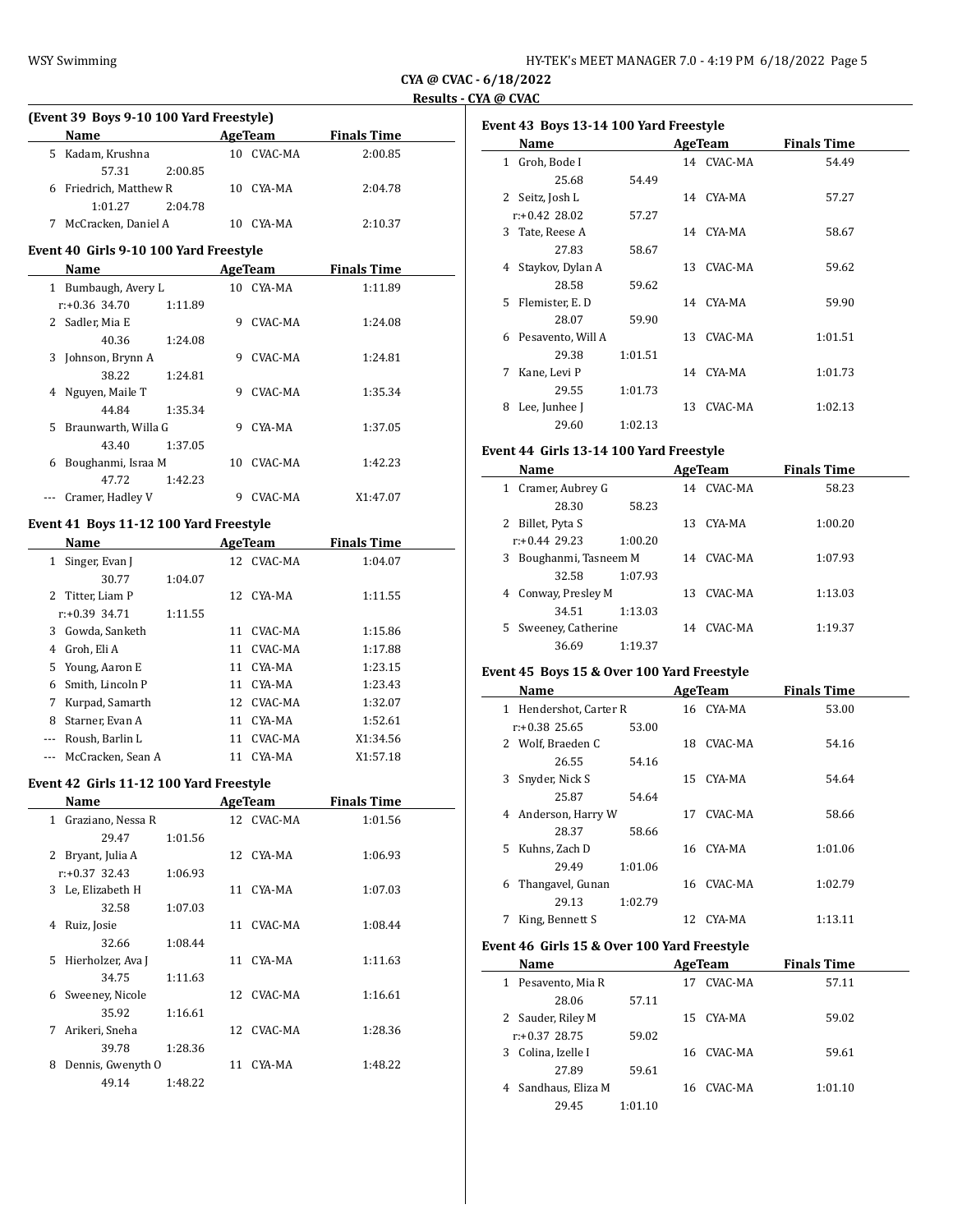**CYA @ CVAC - 6/18/2022 Results - CYA @ CVAC**

|       | (Event 46 Girls 15 & Over 100 Yard Freestyle) |         |                         |                             |  |
|-------|-----------------------------------------------|---------|-------------------------|-----------------------------|--|
|       | Name                                          |         | <b>AgeTeam</b>          | <b>Finals Time</b>          |  |
|       | 5 Bookamyer, Caitlyn E<br>29.44<br>1:01.89    |         | 16 CYA-MA               | 1:01.89                     |  |
|       | 6 McCann, Callie L                            |         | 15 CVAC-MA              | 1:03.96                     |  |
|       | 30.89<br>1:03.96                              |         |                         |                             |  |
|       |                                               |         |                         |                             |  |
|       | Event 47 Boys 8 & Under 25 Yard Breaststroke  |         |                         |                             |  |
|       | Name                                          |         | AgeTeam                 | <b>Finals Time</b>          |  |
|       | 1 Horner, Jace D                              |         | 8 CYA-MA                | 30.18                       |  |
|       | 2 Nguyen, Maddox X                            |         | 7 CVAC-MA               | 30.76                       |  |
|       | 3 Braunwarth, Reed C                          |         | 7 CYA-MA                | 30.84                       |  |
|       | 4 Boughanmi, Yousef M                         |         | 8 CVAC-MA               | 34.00                       |  |
|       | 5 Bommana, Jayan R                            |         | 8 CVAC-MA               | 36.63                       |  |
|       | --- Nguyen, Bode V                            |         | 6 CVAC-MA               | DQ                          |  |
|       | Arms past hipline                             |         |                         |                             |  |
|       | Event 48 Girls 8 & Under 25 Yard Breaststroke |         |                         |                             |  |
|       | Name                                          |         | AgeTeam                 | <b>Finals Time</b>          |  |
|       | 1 Yost, Adelynn V                             |         | 8 CVAC-MA               | 32.53                       |  |
|       | 2 Schieler, Claire A                          |         | 7 CYA-MA                | 33.17                       |  |
|       | 3 Nguyen, Maddi G                             |         | 8 CVAC-MA               | 37.07                       |  |
|       | 4 Singh, Saakhi                               |         | 8 CVAC-MA               | 40.49                       |  |
|       | 5 Furr, Julianne                              |         | 7 CVAC-MA               | 42.77                       |  |
|       | --- Bumbaugh, Jocelyn E                       |         | 6 CYA-MA                | DQ                          |  |
|       | Arms past hipline                             |         |                         |                             |  |
| $---$ | Bankos, Alice M                               | 7       | CYA-MA                  | DQ                          |  |
|       | <b>Alternating Kick</b>                       |         |                         |                             |  |
|       | --- Russell, Scarlett O                       | 7       | CYA-MA                  | NS                          |  |
|       | Event 49 Boys 9-10 50 Yard Breaststroke       |         |                         |                             |  |
|       | Name AgeTeam                                  |         |                         | <b>Finals Time</b>          |  |
|       | 1 Gundurao, Krishna                           |         | 10 CVAC-MA              | 45.05                       |  |
|       | 2 Le, John H                                  |         | 9 CYA-MA                | 45.89                       |  |
|       | $r: +0.38$                                    |         |                         |                             |  |
|       | 3 Boughanmi, Baraa M                          |         | 10 CVAC-MA              | 51.27                       |  |
|       |                                               |         |                         |                             |  |
|       | --- Kim, Aaron                                |         | 10 CVAC-MA              | DQ                          |  |
|       | One hand touch                                |         |                         |                             |  |
|       |                                               |         |                         |                             |  |
|       | Event 50 Girls 9-10 50 Yard Breaststroke      |         |                         |                             |  |
|       | <b>Name</b><br>1 Verma, Sam                   | AgeTeam | 10 CVAC-MA              | <b>Finals Time</b><br>48.33 |  |
|       | 2 Graziano, Stacia R                          | 9       | CVAC-MA                 |                             |  |
|       |                                               | 9       | CYA-MA                  | 54.52                       |  |
|       | 3 Nesmith, Harper A<br>$r: +0.38$             |         |                         | 1:02.48                     |  |
|       | 4 Nguyen, Emily G                             | 9       | CVAC-MA                 | 1:09.14                     |  |
| 5     | Kadam, Aanandi R                              | 10      | CVAC-MA                 | 1:11.54                     |  |
| ---   | Rajput, Ambar                                 | 9       | CVAC-MA                 | X1:38.85                    |  |
|       |                                               |         |                         |                             |  |
|       | Event 51 Boys 11-12 50 Yard Breaststroke      |         |                         |                             |  |
|       | Name                                          |         | <b>AgeTeam</b>          | <b>Finals Time</b>          |  |
|       | 1 Harnish, Landon J                           |         | 12 CYA-MA               | 34.39                       |  |
|       | $r: +0.36$                                    |         |                         |                             |  |
|       | 2 Saunders, Weston T                          |         | 12 CYA-MA               | 40.67                       |  |
|       | 3 Groh, Eli A                                 | 11      | CVAC-MA                 | 42.63                       |  |
|       | 4 Thangavel, Tharun                           |         | 12 CVAC-MA              | 43.63                       |  |
|       | 5 Kurpad, Samarth                             |         | 12 CVAC-MA              | 46.87                       |  |
|       | 6 Curley, Brycen E                            |         | 12 CYA-MA               | 52.62                       |  |
| 7     | Palmer, James S<br>8 Gupta, Shlok             |         | 12 CYA-MA<br>11 CVAC-MA | 52.79<br>1:01.88            |  |

|                | Event 52  Girls 11-12 50 Yard Breaststroke           |    |                |                                      |
|----------------|------------------------------------------------------|----|----------------|--------------------------------------|
|                | Name                                                 |    | <b>AgeTeam</b> | <b>Finals Time</b>                   |
|                | 1 Graziano, Nessa R                                  |    | 12 CVAC-MA     | 37.31                                |
|                | 2 Boland, Brooke M                                   |    | 11 CVAC-MA     | 37.64                                |
|                | 3 Laws, Nadine                                       |    | 11 CVAC-MA     | 37.98                                |
|                | 4 Le, Elizabeth H                                    |    | 11 CYA-MA      | 41.36                                |
|                | $r: +0.33$                                           |    |                |                                      |
|                | 5 Schieler, Emma P                                   |    | 11 CYA-MA      | 44.94                                |
| 6              | Bryant, Julia A                                      |    | 12 CYA-MA      | 45.57                                |
|                | 7 Wroczynski, Shea E                                 |    | 11 CYA-MA      | 48.96                                |
|                | 8 Kim, Allie                                         |    | 11 CVAC-MA     | 52.87                                |
|                |                                                      |    |                |                                      |
|                | Event 53 Boys 13-14 50 Yard Breaststroke             |    |                |                                      |
|                | Name                                                 |    | <b>AgeTeam</b> | <b>Finals Time</b>                   |
|                | 1 Flemister, E. D                                    |    | 14 CYA-MA      | 34.18                                |
|                | $r: +0.34$                                           |    |                |                                      |
|                | 2 Staykov, Dylan A                                   |    | 13 CVAC-MA     | 36.45                                |
|                | 3 Kane, Aidan M                                      |    | 14 CYA-MA      | 36.92                                |
|                | 4 Kane, Levi P                                       |    | 14 CYA-MA      | 37.50                                |
| 5              | Falcone, Nico J                                      |    | 13 CVAC-MA     | 38.28                                |
|                | 6 Kwon, Philip                                       |    | 13 CVAC-MA     | 38.45                                |
| 7              | Le, Leo V                                            |    | 14 CYA-MA      | 38.52                                |
|                | 8 Makki, Ram S                                       |    | 13 CVAC-MA     | 40.17                                |
|                |                                                      |    |                |                                      |
|                | Event 54 Girls 13-14 50 Yard Breaststroke            |    |                |                                      |
|                | Name                                                 |    | AgeTeam        | <b>Finals Time</b>                   |
|                | 1 Chang, Katie N                                     |    | 14 CVAC-MA     | 33.92                                |
|                | 2 Graziano, Juliana R                                |    | 14 CVAC-MA     | 35.74                                |
|                | 3 Yeh, Leah J                                        |    | 14 CVAC-MA     | 39.77                                |
|                | 4 Kahlenborn, Mary Ann A                             |    | 13 CVAC-MA     | 40.01                                |
|                | 5 Carter, Abigail A                                  |    | 14 CYA-MA      | 40.53                                |
|                | $r: +0.35$                                           |    |                |                                      |
|                | Event 55 Boys 15 & Over 50 Yard Breaststroke         |    |                |                                      |
|                | Name                                                 |    | AgeTeam        | <b>Finals Time</b>                   |
|                | 1 Chang, Jonathan                                    |    | 16 CVAC-MA     | 31.77                                |
|                | 2 Snyder, Nick S                                     |    | 15 CYA-MA      | 32.35                                |
|                | $r: +0.43$                                           |    |                |                                      |
| 3              | Arutyunov, Alex                                      | 15 | CYA-MA         | 33.95                                |
| $\overline{4}$ | Pion, Avery J                                        | 16 | CVAC-MA        | 34.36                                |
|                |                                                      |    |                |                                      |
|                |                                                      |    |                |                                      |
| 5              | Thangavel, Gunan                                     |    | 16 CVAC-MA     | 37.30                                |
| 6              | Lamison, Isaac W                                     | 16 | CYA-MA         |                                      |
| 7              | Palmer, Harrison T                                   | 12 | CYA-MA         |                                      |
|                | Event 56  Girls 15 & Over 50 Yard Breaststroke       |    |                | 40.84<br>53.91                       |
|                | <b>Name</b>                                          |    | AgeTeam        |                                      |
| $\mathbf{1}$   | Staretz, Presley E                                   |    | 17 CVAC-MA     |                                      |
| 2              | Lyesnykova, Alina V                                  | 18 | CVAC-MA        | <b>Finals Time</b><br>33.23<br>33.27 |
| 3              |                                                      | 15 | CYA-MA         | 35.15                                |
|                | Sauder, Riley M<br>$r: +0.34$                        |    |                |                                      |
| 4              |                                                      | 18 |                |                                      |
|                | Chang, Lauren M                                      |    | CVAC-MA        | 35.62                                |
| 5              | Czerwinski, Ryleigh M                                | 15 | CYA-MA         |                                      |
| 6              | Lorei, Leila S                                       | 15 | CVAC-MA        | 36.49<br>40.92                       |
|                | Shah, Esha S                                         | 17 | CVAC-MA        | X46.57                               |
|                | <b>Event 57 Boys 8 &amp; Under 25 Yard Butterfly</b> |    |                |                                      |
| ---            | Name                                                 |    | AgeTeam        | <b>Finals Time</b>                   |
| $\mathbf{1}$   | Nguyen, Maddox X                                     | 7  | CVAC-MA        | 21.97                                |
| 2              | Braunwarth, Reed C                                   | 7  | CYA-MA         | 28.93                                |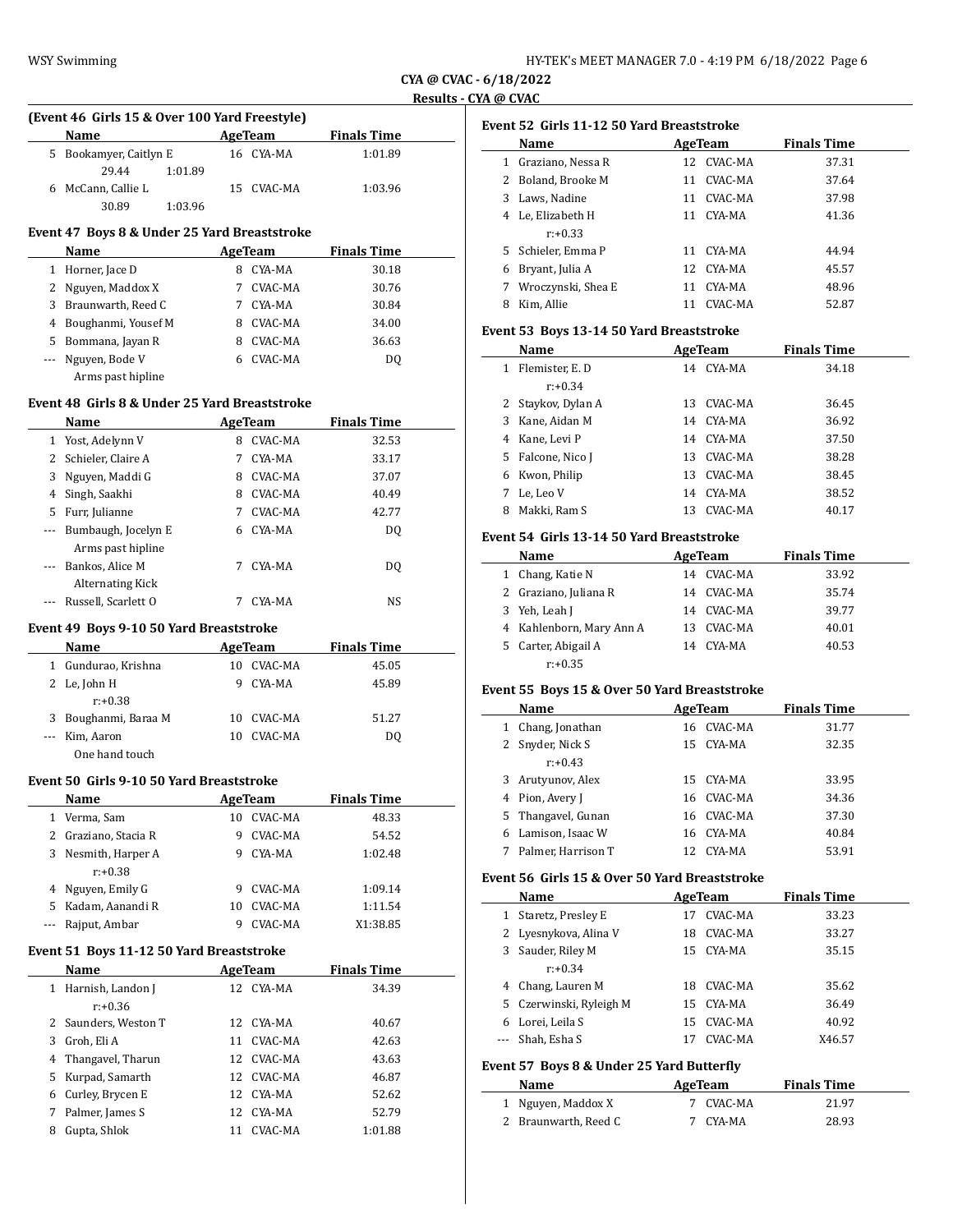| HY-TEK's MEET MANAGER 7.0 - 4:19 PM  6/18/2022  Page 7 |  |  |  |
|--------------------------------------------------------|--|--|--|
|--------------------------------------------------------|--|--|--|

**CYA @ CVAC - 6/18/2022 Results - CYA** 

|     | (Event 57 Boys 8 & Under 25 Yard Butterfly) |    |                     |                    |  |
|-----|---------------------------------------------|----|---------------------|--------------------|--|
|     | Name                                        |    | AgeTeam             | <b>Finals Time</b> |  |
|     | 3 Singer, Aaron M                           |    | 8 CVAC-MA           | 41.19              |  |
|     | 4 Svirbly, Gus A                            |    | 7 CVAC-MA           | 46.35              |  |
|     | --- Kommireddy, Advik                       |    | 7 CVAC-MA           | <b>XNS</b>         |  |
|     | Event 58 Girls 8 & Under 25 Yard Butterfly  |    |                     |                    |  |
|     | Name                                        |    | AgeTeam             | <b>Finals Time</b> |  |
|     | 1 Roush, Braylee E                          |    | 8 CVAC-MA           | 31.83              |  |
|     | 2 Nguyen, Maddi G                           |    | 8 CVAC-MA           | 35.52              |  |
|     | 3 Schieler, Claire A                        |    | 7 CYA-MA            | 39.19              |  |
|     | --- Gowda, Sannidhi                         |    | 7 CVAC-MA           | DQ                 |  |
|     | <b>Alternating Kick</b>                     |    |                     |                    |  |
|     |                                             |    |                     |                    |  |
|     | Event 59 Boys 9-10 50 Yard Butterfly        |    |                     |                    |  |
|     | Name                                        |    | <b>AgeTeam</b>      | <b>Finals Time</b> |  |
|     | 1 Gundurao, Krishna                         |    | 10 CVAC-MA          | 41.47              |  |
|     | 2 Lodato, Joe J                             |    | 10 CYA-MA           | 44.10              |  |
|     | 3 Le, John H                                |    | 9 CYA-MA            | 49.37              |  |
|     | $r: +0.36$                                  |    |                     |                    |  |
|     | 4 Iyer, Paarth                              |    | 9 CVAC-MA           | 1:10.96            |  |
|     | --- Kadam. Krushna                          |    | 10 CVAC-MA          | DQ                 |  |
|     | Non-simultaneous arms                       |    |                     |                    |  |
|     | Navandar, Aneesh                            |    | 10 CVAC-MA          | DQ                 |  |
|     | Alternating Kick                            |    |                     |                    |  |
|     | Event 60  Girls 9-10 50 Yard Butterfly      |    |                     |                    |  |
|     | Name                                        |    | AgeTeam             | <b>Finals Time</b> |  |
|     | 1 Bumbaugh, Avery L                         |    | 10 CYA-MA           | 39.37              |  |
|     | $r: +0.43$                                  |    |                     |                    |  |
|     | 2 Wilson, Lily F                            |    | 10 CVAC-MA          | 46.38              |  |
|     | 3 Lee, Eliana K                             |    | 10 CVAC-MA          | 48.31              |  |
|     | 4 Nguyen, Maile T                           | 9  | CVAC-MA             | 53.42              |  |
|     |                                             |    |                     |                    |  |
|     | 5 Falcone, Gaby E                           | 9  | CVAC-MA<br>9 CYA-MA | 55.51              |  |
|     | 6 Nesmith, Harper A                         |    |                     | 58.68              |  |
|     | Wilmert, Emma J                             |    | 10 CVAC-MA          | X1:02.24           |  |
|     | Event 61 Boys 11-12 50 Yard Butterfly       |    |                     |                    |  |
|     | Name                                        |    | AgeTeam             | <b>Finals Time</b> |  |
|     | 1 Harnish, Landon J                         |    | 12 CYA-MA           | 33.19              |  |
|     | $r: +0.35$                                  |    |                     |                    |  |
| 2   | Singer, Evan J                              | 12 | CVAC-MA             | 34.39              |  |
| 3   | Saunders, Weston T                          | 12 | CYA-MA              | 35.35              |  |
| 4   | Soffer, Elliott E                           | 12 | CYA-MA              | 36.21              |  |
| 5   | Joshi, Satvik                               | 12 | CVAC-MA             | 41.80              |  |
| 6   | Roush, Barlin L                             | 11 | CVAC-MA             | 47.15              |  |
| --- | Titter, Liam P                              | 12 | CYA-MA              | DQ                 |  |
|     | Kick breaststroke type                      |    |                     |                    |  |
| --- | Kurpad, Samarth                             | 12 | CVAC-MA             | DQ                 |  |
|     | Kick breaststroke type                      |    |                     |                    |  |
|     |                                             |    |                     |                    |  |
|     | Event 62 Girls 11-12 50 Yard Butterfly      |    |                     |                    |  |
|     | <b>Name</b>                                 |    | AgeTeam             | <b>Finals Time</b> |  |
|     | 1 Dwyer, Petra R                            | 12 | CVAC-MA             | 30.61              |  |
| 2   | Nguyen, Sofie L                             | 12 | CVAC-MA             | 31.53              |  |
|     | 3 Bertolet, Morgan L                        | 12 | CYA-MA              | 39.80              |  |
|     | $r: +0.33$                                  |    |                     |                    |  |

4 Arikeri, Sneha 12 CVAC-MA 43.73 5 Hierholzer, Ava J 11 CYA-MA 46.43 6 Wroczynski, Shea E 11 CYA-MA 47.70

| 'A @ CVAC                              |                        |  |            |                    |  |  |
|----------------------------------------|------------------------|--|------------|--------------------|--|--|
|                                        | 7 Crane, Caitlin R     |  | 12 CYA-MA  | 1:18.58            |  |  |
|                                        | --- Sweeney, Nicole    |  | 12 CVAC-MA | DO.                |  |  |
|                                        | Kick breaststroke type |  |            |                    |  |  |
| Event 63  Boys 13-14 50 Yard Butterfly |                        |  |            |                    |  |  |
|                                        | Name                   |  | AgeTeam    | <b>Finals Time</b> |  |  |

|   | Name                |    | AgeTeam   | <b>Finals Time</b> |
|---|---------------------|----|-----------|--------------------|
| 1 | Seitz, Josh L       | 14 | CYA-MA    | 28.72              |
|   | $r: +0.35$          |    |           |                    |
|   | 2 Pesavento, Will A | 13 | CVAC-MA   | 29.40              |
|   | 3 Castillo, Alec E  | 14 | CVAC-MA   | 30.06              |
|   | 4 Tate, Reese A     |    | 14 CYA-MA | 30.31              |
|   | 5 Kane, Aidan M     |    | 14 CYA-MA | 32.25              |
| 6 | Lee, Junhee J       | 13 | CVAC-MA   | 33.62              |
|   | Kane, Levi P        | 14 | CYA-MA    | 33.66              |

## **Event 64 Girls 13-14 50 Yard Butterfly**

| Name                  |     | AgeTeam    | <b>Finals Time</b> |
|-----------------------|-----|------------|--------------------|
| 1 Cramer, Aubrey G    |     | 14 CVAC-MA | 29.72              |
| 2 Graziano, Juliana R | 14  | CVAC-MA    | 30.91              |
| 3 Carter, Abigail A   | 14  | CYA-MA     | 34.09              |
| $r: +0.35$            |     |            |                    |
| 4 Conway, Presley M   | 13. | CVAC-MA    | 39.61              |
| 5 Sweeney, Catherine  | 14  | CVAC-MA    | 42.28              |

# **Event 65 Boys 15 & Over 50 Yard Butterfly**

|   | Name                | AgeTeam |            | <b>Finals Time</b> |
|---|---------------------|---------|------------|--------------------|
|   | 1 Wenhold, Gregg H  | 17      | CYA-MA     | 24.98              |
|   | $r: +0.33$          |         |            |                    |
|   | 2 Anderson, Harry W | 17      | CVAC-MA    | 26.83              |
|   | 3 Pion, Avery J     |         | 16 CVAC-MA | 27.12              |
|   | 4 Snyder, Nick S    | 15      | CYA-MA     | 28.61              |
|   | 5 Lamison, Isaac W  |         | 16 CYA-MA  | 33.66              |
| 6 | King, Bennett S     | 12      | CYA-MA     | 40.19              |
| 7 | Boktor, Jonathan S  | 15      | CVAC-MA    | 43.85              |

## **Event 66 Girls 15 & Over 50 Yard Butterfly**

|   | Name                   |    | AgeTeam    | <b>Finals Time</b> |
|---|------------------------|----|------------|--------------------|
| 1 | Nguyen, Andrea B       | 17 | CVAC-MA    | 28.34              |
|   | 2 Colina, Izelle I     | 16 | CVAC-MA    | 29.09              |
|   | 3 Bookamyer, Caitlyn E |    | 16 CYA-MA  | 29.96              |
|   | $r: +0.37$             |    |            |                    |
|   | 4 Cornfield, Keira A   |    | 15 CVAC-MA | 30.12              |
|   | 5 Sandhaus, Eliza M    | 16 | CVAC-MA    | 30.47              |
| 6 | Czerwinski, Ryleigh M  | 15 | CYA-MA     | 30.75              |

#### **Event 67 Boys 8 & Under 100 Yard Freestyle Relay**

| Team                     |         | Relav | <b>Finals Time</b>          |
|--------------------------|---------|-------|-----------------------------|
| 1 CVAC-MA                |         | А     | 1:52.08                     |
| 1) Singer, Aaron M 8     |         |       | 2) Boughanmi, Yousef M 8    |
| 3) r:+0.0 Nguyen, Bode 6 |         |       | 4) $r: +0.0$ Svirbly, Gus 7 |
| 55.69                    | 1:52.08 |       |                             |

## **Event 68 Girls 8 & Under 100 Yard Freestyle Relay**

| Team                  |                             | Relay | <b>Finals Time</b>           |
|-----------------------|-----------------------------|-------|------------------------------|
| CVAC-MA               |                             | А     | 1:56.18                      |
| 1) Roush, Braylee E 8 |                             |       | 2) Furr, Julianne 7          |
|                       | 3) r:+0.0 Gowda, Sannidhi 7 |       | 4) $r: +0.0$ Singh, Saakhi 8 |
| 1:03.79               | 1:56.18                     |       |                              |